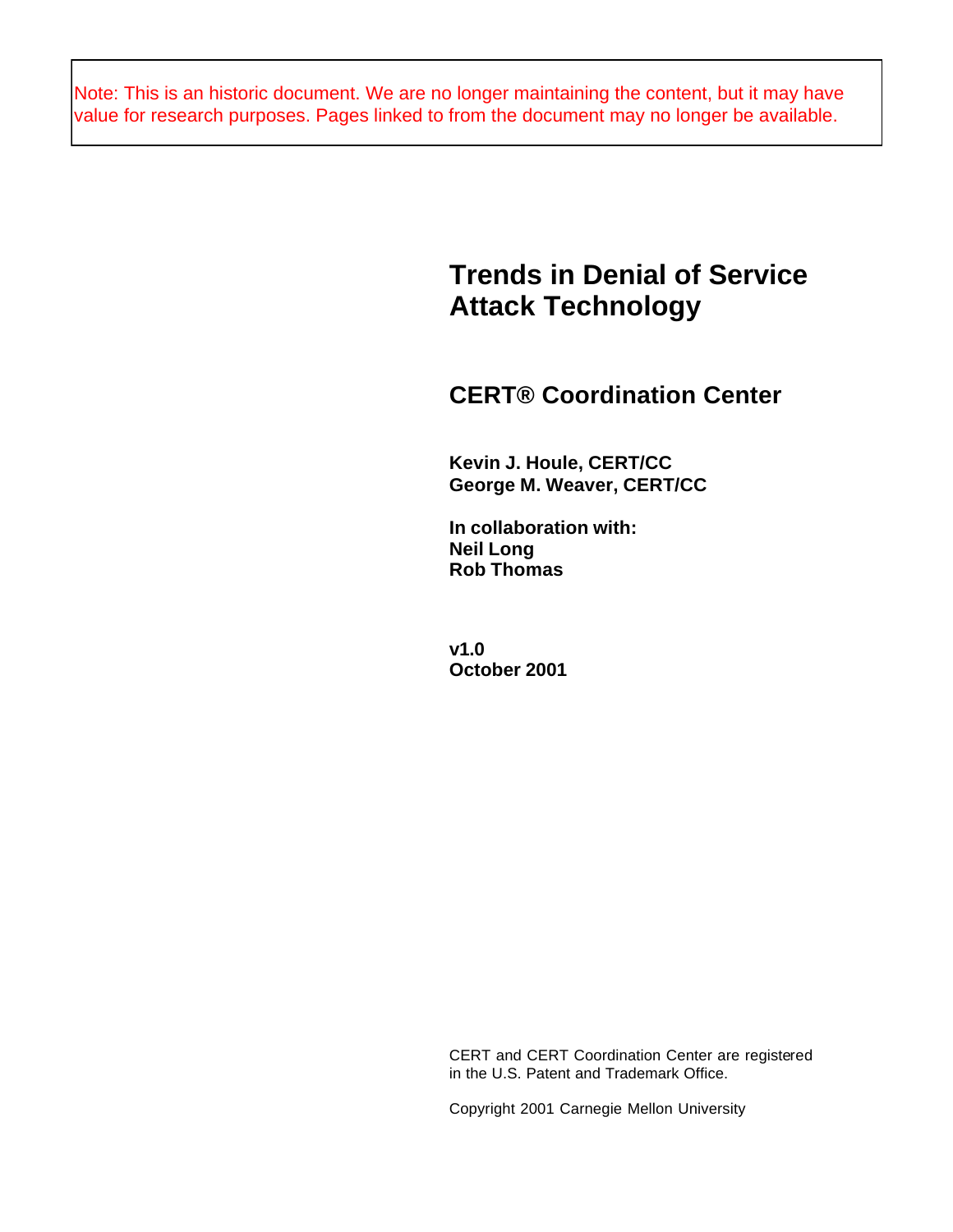## **1 Abstract**

In November of 1999, the CERT® Coordination Center (CERT/CC) sponsored the Distributed Systems Intruder Tools (DSIT) Workshop where a group of security experts outlined the emerging threat of distributed denial of service (DDoS) attack technology. Since then, denial of service (DoS) attack technology has continued to evolve and continues to be used to attack and impact Internet infrastructures.

Advances in intruder automation techniques have led to a steady stream of new self-propagating worms in 2001, some of which have been used to deploy DoS attack technology. Windows end-users and Internet routing technology have both become more frequent targets of intruder activity. The control mechanisms for DDoS attack networks are changing to make greater use of Internet Relay Chat (IRC) technology. The impacts of DoS attacks are causing greater collateral damage, and widespread automated propagation itself has become a vehicle for causing denial of service.

While DoS attack technology continues to evolve, the circumstances enabling attacks have not significantly changed in recent years. DoS attacks remain a serious threat to the users, organizations, and infrastructures of the Internet.

The goal of this paper is to highlight recent trends in the deployment, use, and impact of DoS attack technology based on intruder activity and attack tools reported to and analyzed by the CERT/CC. This paper does not propose solutions, but rather aims to serve as a catalyst to raise awareness and stimulate further discussion of DoS related issues within the Internet community.

## **2 Introduction**

The traditional intent and impact of DoS attacks is to prevent or impair the legitimate use of computer or network resources. Regardless of the diligence, effort, and resources spent securing against intrusion, Internet connected systems face a consistent and real threat from DoS attacks because of two fundamental characteristics of the Internet.

• The Internet is comprised of limited and consumable resources

The infrastructure of interconnected systems and networks comprising the Internet is entirely composed of limited resources. Bandwidth, processing power, and storage capacities are all common targets for DoS attacks designed to consume enough of a target's available resources to cause some level of service disruption. An abundance of well-engineered resources may raise the bar on the degree an attack must reach to be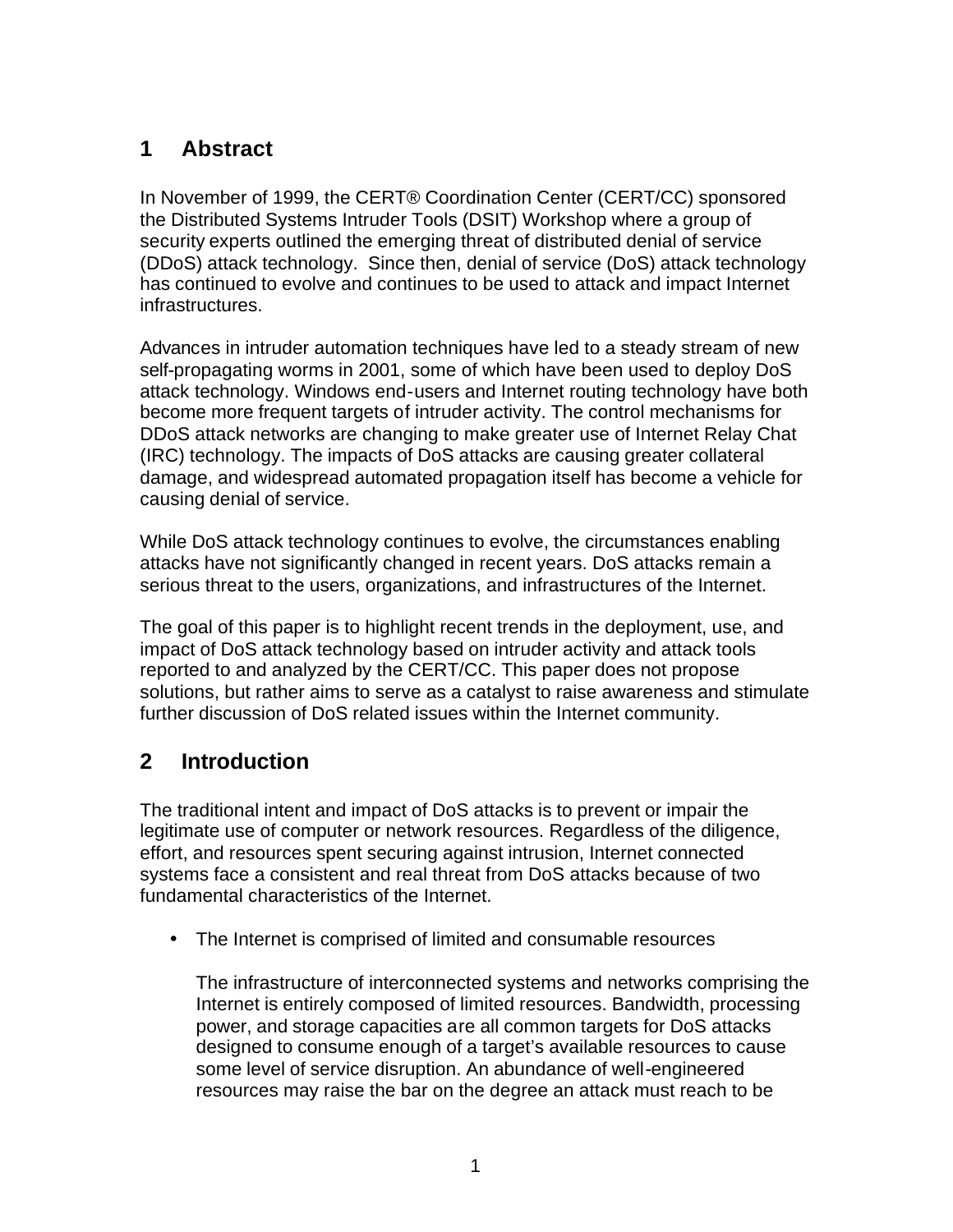effective, but today's attack methods and tools place even the most abundant resources in range for disruption.

• Internet security is highly interdependent

DoS attacks are commonly launched from one or more points on the Internet that are external to the victim's own system or network. In many cases, the launch point consists of one or more systems that have been subverted by an intruder via a security-related compromise rather than from the intruder's own system or systems. As such, intrusion defense not only helps to protect Internet assets and the mission they support, but it also helps prevent the use of assets to attack other Internet-connected networks and systems. Likewise, regardless of how well defended your assets may be, your susceptibility to many types of attacks, particularly DoS attacks, depends on the state of security on the rest of the global Internet.

Defending against DoS attacks is far from an exact or complete science. Rate limiting, packet filtering, and tweaking software parameters can, in some cases, help limit the impact of DoS attacks, but usually only at points where the DoS attack is consuming fewer resources than are available. In many cases, the only defense is a reactive one where the source or sources of an ongoing attack are identified and prevented from continuing the attack. The use of source IP address spoofing during attacks and the advent of distributed attack methods and tools have provided a constant challenge for those who must respond to DoS attacks.

Early DoS attack technology involved simple tools that generated and sent packets from a single source aimed at a single destination. Over time, tools have evolved to execute single source attacks against multiple targets, multiple source attacks against single targets, and multiple source attacks against multiple targets.

Today, the most common DoS attack type reported to the CERT/CC involves sending a large number of packets to a destination causing excessive amounts of endpoint, and possibly transit, network bandwidth to be consumed. Such attacks are commonly referred to as packet flooding attacks. Single source against single target attacks are common, as are multiple source against single target attacks. Based on reported activity, multiple target attacks are less common.

The packet types used for packet flooding attacks have varied over time, but for the most part, several common packet types are still used by many DoS attack tools.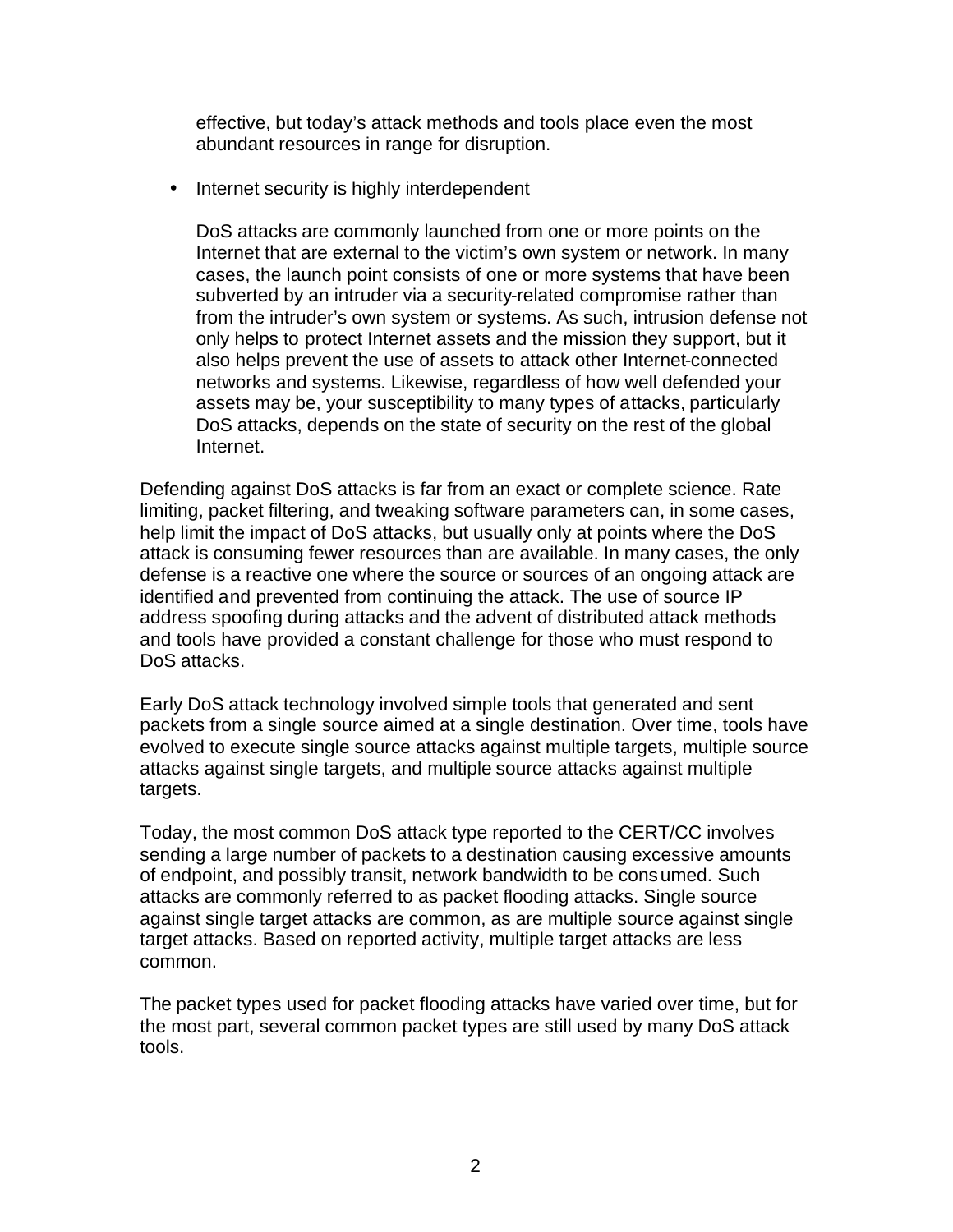**TCP floods** – A stream of TCP packets with various flags set are sent to the victim IP address. The SYN, ACK, and RST flags are commonly used.

**ICMP echo request/reply (e.g., ping floods)** – A stream of ICMP packets are sent to a victim IP address.

**UDP floods** – A stream of UDP packets are sent to the victim IP address.

Because packet flooding attacks typically strive to deplete available processing or bandwidth resources, the packet rate and volume of data associated with the packet stream are important factors in determining the attack's degree of success. Some attack tools alter attributes of packets in the packet stream for a number of different reasons.

**Source IP address** – In some cases, a false source IP address, a method commonly called IP spoofing, is used to conceal the true source of a packet stream. In other cases, IP spoofing is used when packet streams are sent to one or more intermediate sites in order to cause responses to be sent toward a victim. The latter example is common for packet amplification attacks such as those based on IP directed broadcast packets (e.g., "smurf" or "fraggle").

**Source/destination ports** – TCP and UDP based packet flooding attack tools sometimes alter source and/or destination port numbers to make reacting with packet filtering by service more difficult.

**Other IP header values** – At the extreme, we have seen DoS attack tools that are designed to randomize most all IP header options for each packet in the stream, leaving just the destination IP address consistent between packets.

Packets with fabricated attributes are easily generated and delivered across the network. The TCP/IP protocol suite (IPv4) does not readily provide mechanisms to insure the integrity of packet attributes when packets are generated or during end-to-end transmission. Typically, an intruder need only have sufficient privilege on a system to execute tools and attacks capable of fabricating and sending packets with maliciously altered attributes.

In June of 1999, multiple source DoS, or DDoS, tools began to be deployed. It is from that point in time forward that we evaluate trends in DoS attack technology. Though the focus of this paper is the continuing evolution of DoS attack technology, it is important to note that older tools are still successfully employed by intruders to execute DoS attacks.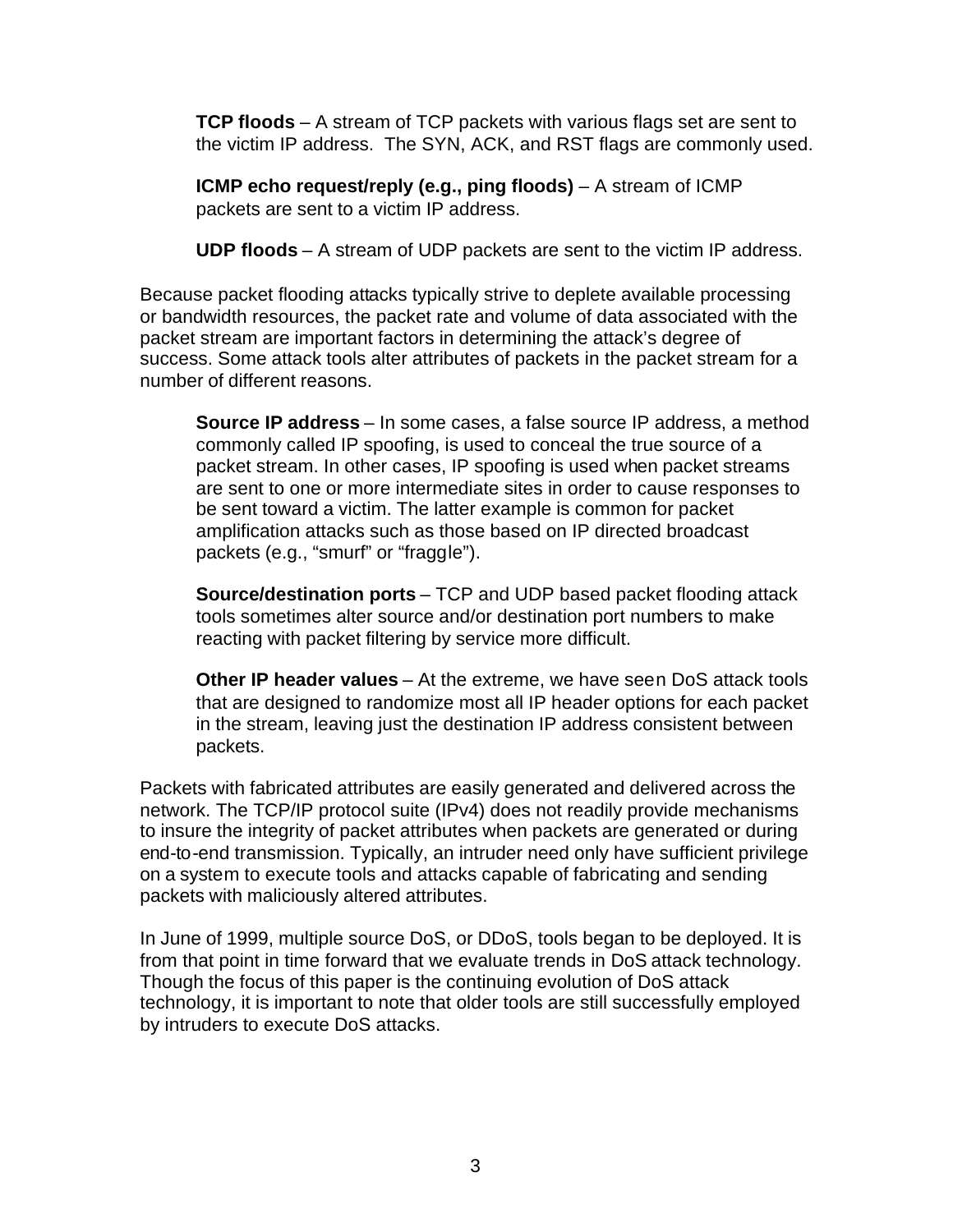## **3 Timeline**

What follows is a brief timeline to highlight some of the major trend events in attack technology evolution. A more granular timeline is required to capture all trend events since July 1999, but that is not the purpose here. For our purposes, we are only interested in a timeline that highlights trends associated with widespread Internet activity based on reports received by the CERT/CC.

## *1999*

## **July**

Widespread deployment of DDoS networks based on tools like 'trinoo' and 'Tribe Flood Network' via various RPC related vulnerabilities. Many of the initial deployments were done manually, with intruders carefully testing for and selecting hosts positioned with high bandwidth availability.

DDoS networks used classic handler/agent control topology with direct communication via custom TCP, UDP, and ICMP protocols. Packet flooding attacks used UDP floods, TCP SYN floods and ICMP echo request floods.

DDoS networks were linked together with hard-coded handler lists in the agents, and with local files at the handler containing agent IP addresses.

DDoS agents listened for inbound commands from the handler. IDS signatures and network scanners were able to detect the presence of these types of DDoS agents on networks.

CERT® Incident Note IN-99-07 Distributed Denial of Service Tools http://www.cert.org/incident\_notes/IN-99-07.html

## **August**

Stacheldraht DDoS tool found in isolated incidents. Stacheldraht combined features of 'trinoo' and TFN and added encrypted communications between the attacker and the stacheldraht handlers. Stacheldraht also provided for automated update of agents.

Again, deployment involved selective targeting based on the packet generating capability of the target systems.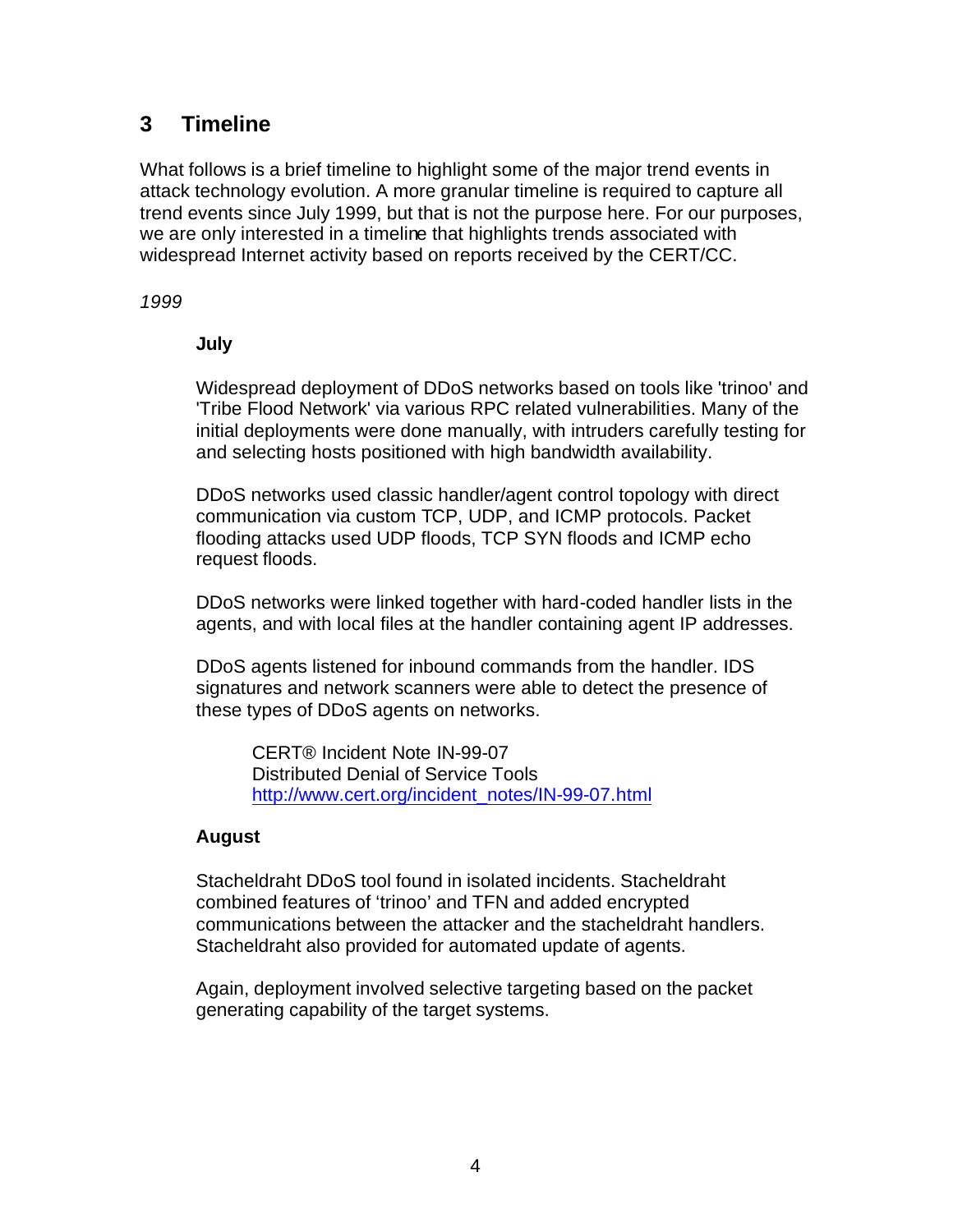### **November**

CERT/CC sponsored the DSIT Workshop, which resulted in a paper published in December describing the threats posed by DDoS attack technology.

Results of the Distributed Intruder Tools Workshop http://www.cert.org/reports/dsit\_workshop-final.html

#### **December**

Release of Tribe Flood Network 2000 (TFN2K). It included many features designed to make TFN control and attack traffic more difficult to detect and trace on a network.

Intruders had to work hard to deploy large DDoS attacks networks; much work was done to avoid detection and compromise of deployed attack networks and to provide for easier maintenance.

CERT Advisory CA-1999-17 Denial of Service Tools http://www.cert.org/advisories/CA-1999-17.html

#### *2000*

## **January**

Stacheldraht becomes widely used after several months of underground development.

CERT® Advisory CA-2000-01 Denial of Service Developments http://www.cert.org/advisories/CA-2000-01.html

## **February**

The mainstream media reported on the now-infamous February 2000 DDoS attacks that targeted several high-profile web sites.

## **April**

Packet amplification attacks using nameservers became popular.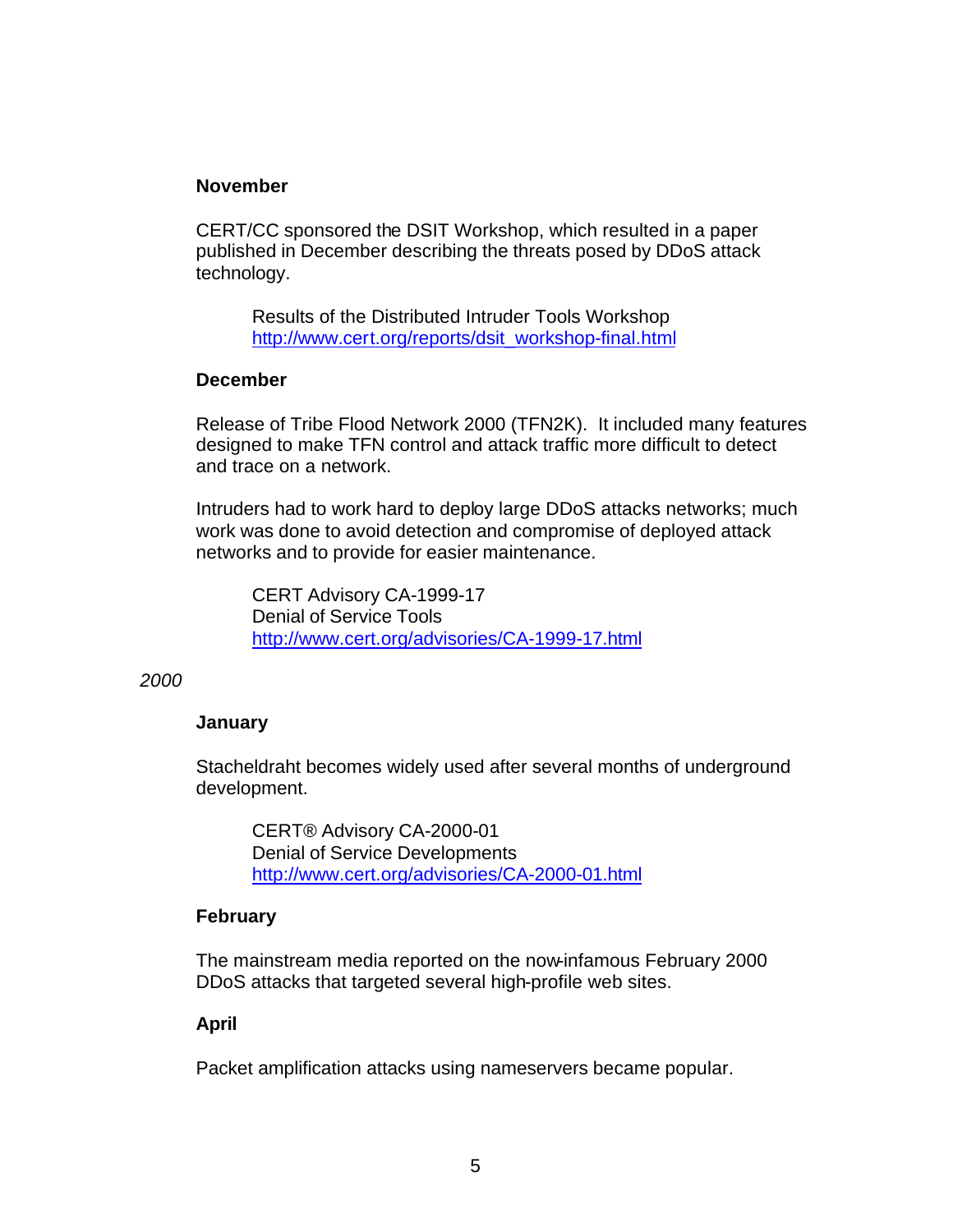CERT® Incident Note IN-2000-04 Denial of Service Attacks using Nameservers http://www.cert.org/incident\_notes/IN-2000-04.html

DDoS tool 'mstream' found in the wild. It used a network topology similar to 'trinoo.' The attack payload used TCP ACK packets with randomized source information and a randomized destination port.

CERT® Incident Note IN-2000-05 "mstream" Distributed Denial of Service Tool http://www.cert.org/incident\_notes/IN-2000-05.html

#### **May**

VBS/LoveLetter outbreak further demonstrated the widespread success and impact of social engineering attacks based on malicious email attachments.

CERT® Advisories CA-2000-04 Love Letter Worm http://www.cert.org/advisories/CA-2000-04.html

t0rnkit had a widespread impact and evolved to be used to deploy existing DDoS tools.

CERT® Incident Note IN-2000-10 Widespread Exploitation of rpc.statd and wu-ftpd Vulnerabilities http://www.cert.org/incident\_notes/IN-2000-10.html

#### **August**

The Trinity DDoS tool was deployed on compromised unix systems and was an early adopter of IRC as the core DDoS network control infrastructure.

#### **November**

Multiple Windows-based DDoS agents were actively deployed. These tools marked a shift from unix to Windows as an actively used host platform for DDoS agents.

*2001*

**January**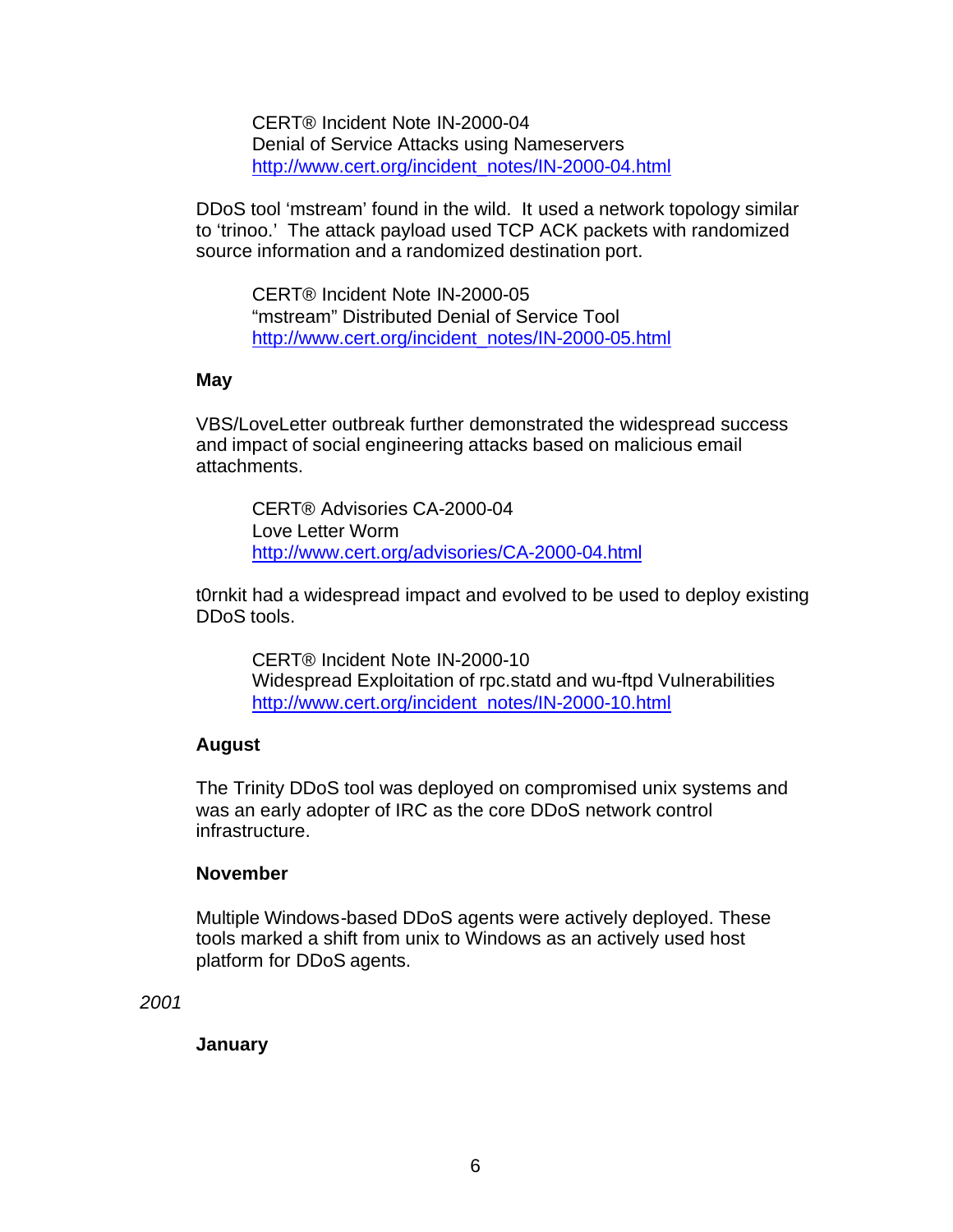Ramen worm improved intruder tool distribution by automating propagation across hosts using a back-chaining model.

> CERT® Incident Note IN-2001-01 Widespread Compromised via "ramen" Toolkit http://www.cert.org/incident\_notes/IN-2001-01.html

#### **February**

VBS/OnTheFly (Anna Kournikova) email attachment outbreak once again demonstrated the widespread impact of social engineering attacks.

CERT® Advisory CA-2001-03 VBS/OnTheFly (Anna Kournikova) Malicious Code http://www.cert.org/advisories/CA-2001-03.html

The erkms and li0n worms were used to deploy DDoS tools via BIND vulnerabilities.

CERT® Incident Note IN-2001-03 Exploitation of BIND Vulnerabilities http://www.cert.org/incident\_notes/IN-2001-03.html

#### **April**

DDoS tool carko found in the wild. It was very similar to previously known variants of stacheldraht.

CERT® Incident Note IN-2001-04 "Carko" Distributed Denial-of-Service Tool http://www.cert.org/incident\_notes/IN-2001-04.html

#### **May**

The cheese worm spread as an attempted "patch worm" to remove backdoors installed by other attacks.

> CERT® Incident Note IN-2001-05 The "cheese" Worm http://www.cert.org/incident\_notes/IN-2001-05.html

The w0rmkit worm propagated slowly, targeting previously compromised systems using well-known intruder backdoors.

The sadmind/IIS worm began to propagate by targeting two separate vulnerabilities on two separate operating system platforms.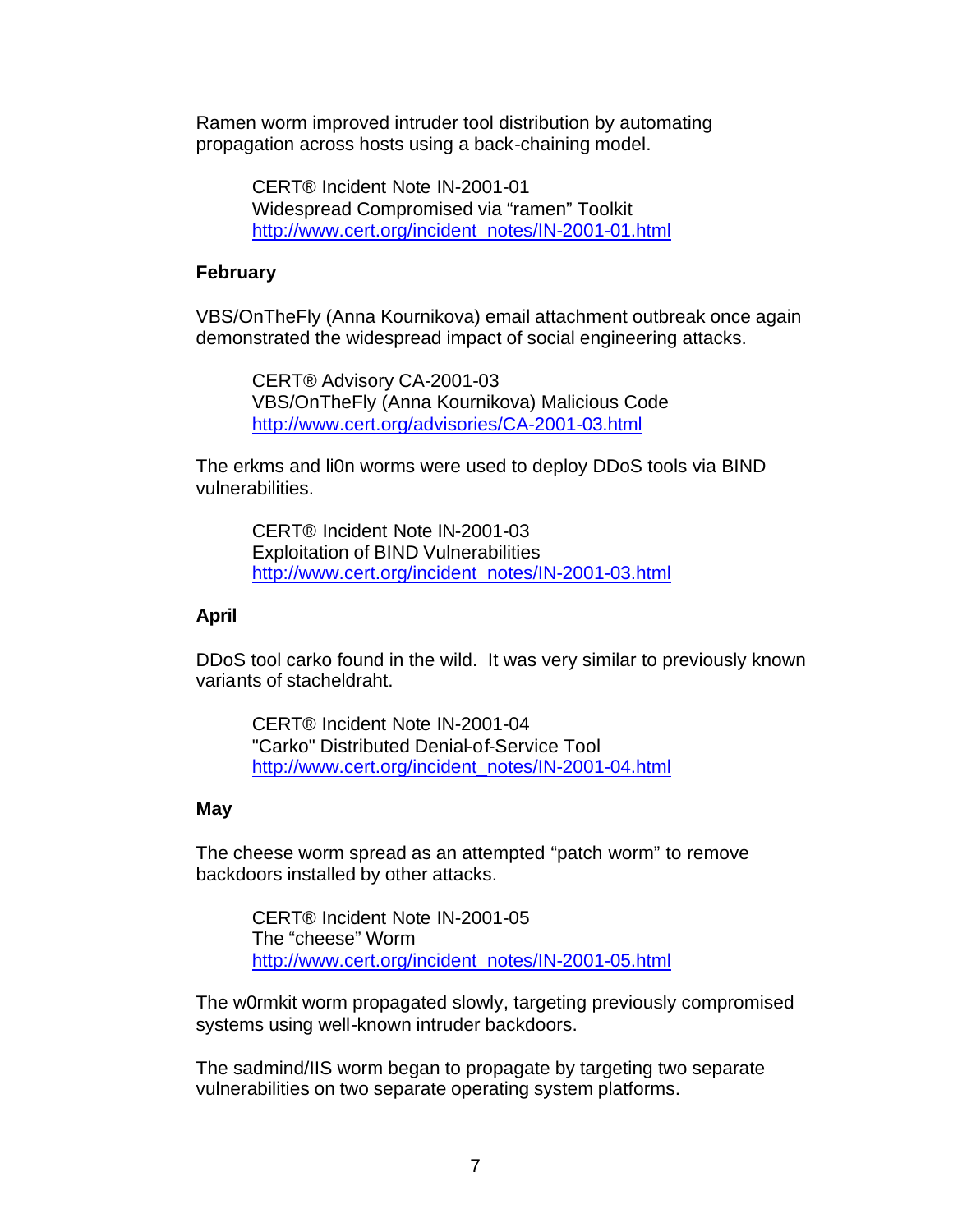CERT® Advisory CA-2001-11 sadmind/IIS Worm http://www.cert.org/advisories/CA-2001-11.html

#### **July**

W32/Sircam email attachment outbreak demonstrates social engineering is still widely effective.

CERT® Advisory CA-2001-22 W32/Sircam Malicious Code http://www.cert.org/advisories/CA-2001-22.html

More sophisticated worms began to propagate, including Leaves and Code Red. Leaves incorporated the ability to update and change functionality during propagation. Code Red included functionality to launch a TCP SYN DoS attacks against a specific target. Code Red also caused isolated DoS conditions due to high scanning and propagation rates.

CERT® Incident Note IN-2001-07 W32/Leaves: Exploitation of previously installed SubSeven Trojan **Horses** http://www.cert.org/incident\_notes/IN-2001-07.html

CERT® Incident Note IN-2001-08 "Code Red" Worm Exploiting Buffer Overflow In IIS Indexing Service DLL http://www.cert.org/incident\_notes/IN-2001-08.html

CERT® Advisory CA-2001-19 "Code Red" Worm Exploiting Buffer Overflow In IIS Indexing Service DLL http://www.cert.org/advisories/CA-2001-19.html

CERT® Advisory CA-2001-20 Continuing Threats to Home Users http://www.cert.org/advisories/CA-2001-20.html

CERT® Advisory CA-2001-23 Continued Threat of the "Code Red" Worm http://www.cert.org/advisories/CA-2001-23.html

Several worms deployed IRC-based DDoS tools by exploiting a vulnerability in telnetd.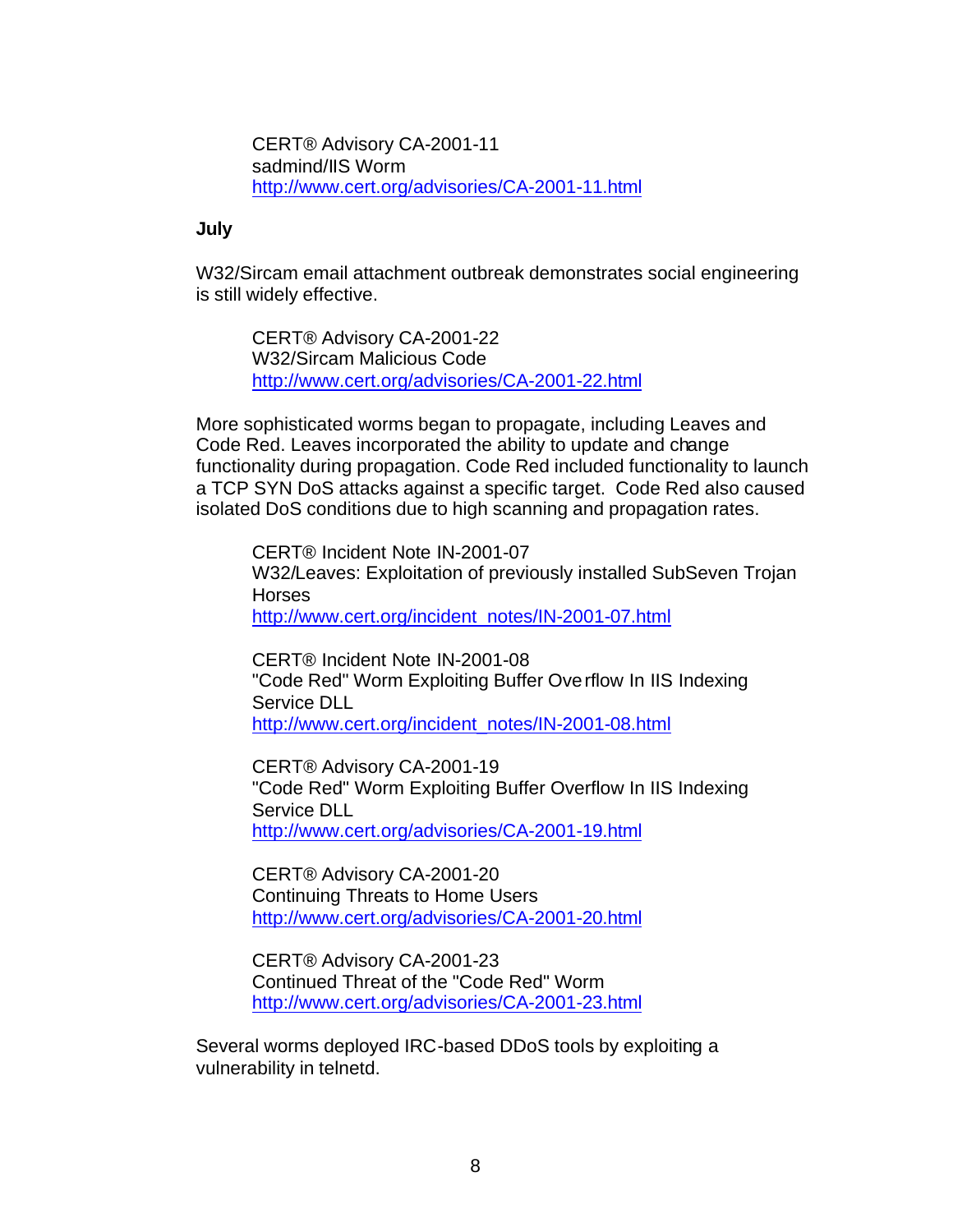CERT® Advisory CA-2001-21 Buffer Overflow in telnetd http://www.cert.org/advisories/CA-2001-21.html

### **August**

Code Red II began to propagate much like the earlier Code Red.

CERT® Incident Note IN-2001-09 "Code Red II:" Another Worm Exploiting Buffer Overflow In IIS Indexing Service DLL http://www.cert.org/incident\_notes/IN-2001-09.html

CERT® Incident Note IN-2001-10 "Code Red" Worm Crashes IIS 4.0 Servers with URL Redirection Enabled http://www.cert.org/incident\_notes/IN-2001-10.html

Various IRC-based DDoS agents gained widespread use, including Knight/Kaiten, which has been found wrapped in a self-propagating worm.

### **September**

Nimda worm outbreak began. Nimda combines attacks via email attachments, SMB networking, backdoors from previous attacks, exploitation of an Internet Explorer vulnerability, and exploitation of an IIS vulnerability to propagate widely. Like Code Red, propagation causes isolated DoS conditions.

CERT® Advisory CA-2001-26 Nimda Worm http://www.cert.org/advisories/CA-2001-26.html

## **4 Trends**

To discuss recent and emerging trends in DoS attack technology, we divided the issue into three distinct elements centered on the technology involved with the deployment, use, and impact of DoS tools.

## **Deployment**

Deployment is an area of attack technology that has seen considerable change since 1999. As previously mentioned, DoS attack tools are commonly deployed on compromised systems. This deployment depends on the presence of exploitable vulnerabilities on systems and the ability of intruders to exploit those vulnerabilities. We have seen an increase in the sophistication and use of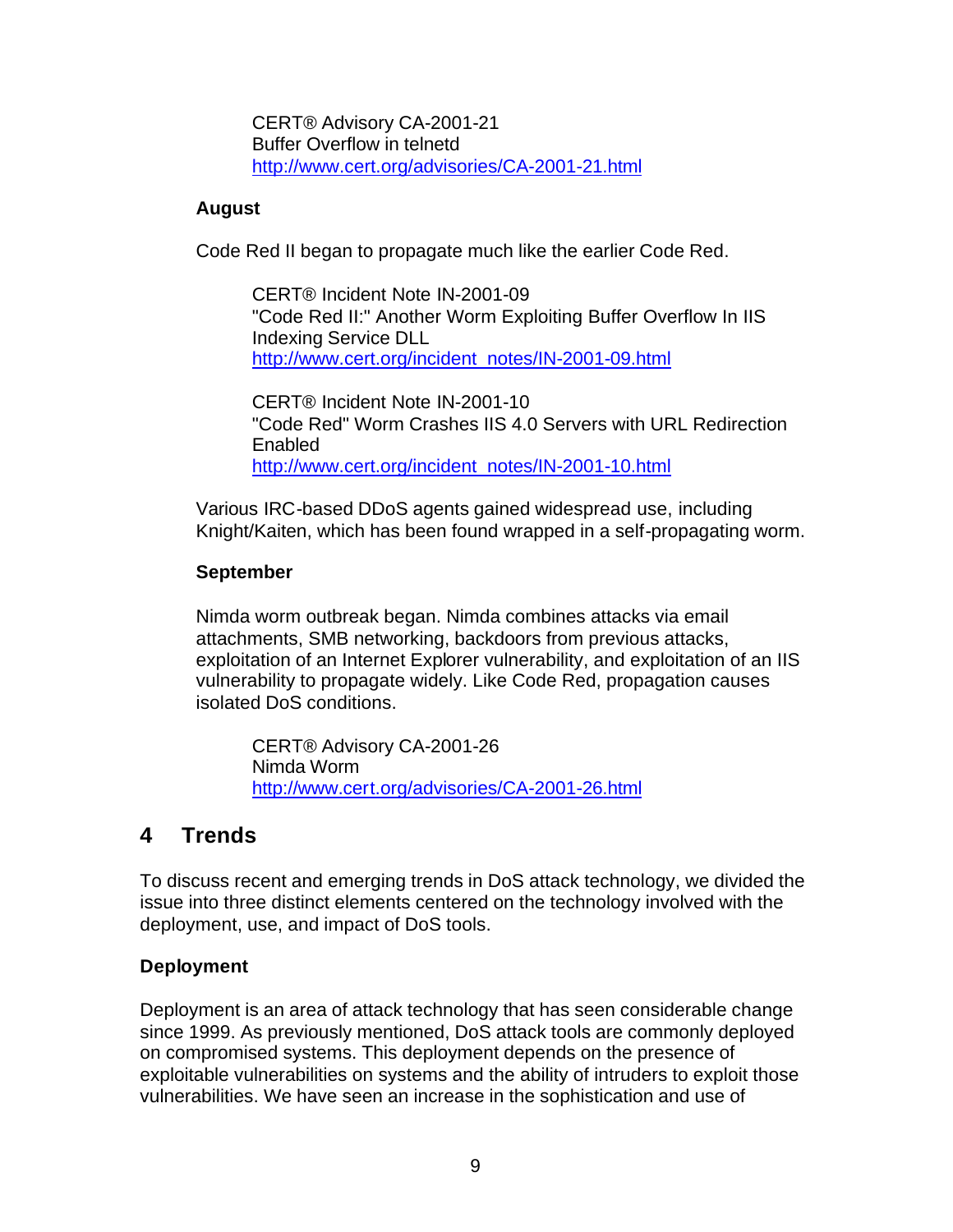automated attacks, the use of blind targeting, and selective targeting of Windows-based systems and routers. We have also seen a significant decrease in the time window from when a vulnerability is discovered to when it is widely exploited.

## Automation

Historically, like most attack tools, intruders often installed DoS tools onto compromised systems using mostly manual means. Over time, intruders have developed and employed a higher degree of automation in multiple aspects of DoS attack technology deployment.

Widespread scanning to identify victim systems was the initial phase of automation most often employed by intruders. Earlier scanning tools produced lists of potentially vulnerable hosts. The next step was the addition of automated tools to attempt exploitation of potentially vulnerable hosts and record lists of compromised hosts. Both types of lists were, and often still are, used by intruders to exploit vulnerable systems and install attack tools.

In particular, we still see intruder tools that execute packet amplification attacks using lists of networks that are known to respond to IP directed broadcast packets. We also see intruders remotely execute packet flooding attacks from Microsoft Internet Information Server (IIS) systems using lists of hosts that are vulnerable and will allow remote HTTP requests to execute arbitrary commands.

More recently, intruders have developed and employed tools that utilize scripts to automate scanning, exploitation, and deployment. T0rnkit was perhaps one of the most successful examples of this class of tools. This type of automated deployment is singular in depth, meaning the attacks do not propagate to additional systems beyond the initially attacked systems without manual intervention by an intruder.

Beginning with the ramen worm, we have seen a movement toward tools that automate scanning, exploitation, deployment, and propagation. Such tools are actively being used to deploy DoS attack tools.

Automated propagation has taken form using three general propagation models.

• Central source propagation – The mechanism used to compromise a system executes an instruction to transfer a copy of the attack toolkit from a central location to the newly compromised system. Scripts then control the automated installation of the tools and initiation of another attack cycle. File transfer mechanisms commonly use HTTP, FTP, and RPC protocols. The 1i0n worm used central source propagation.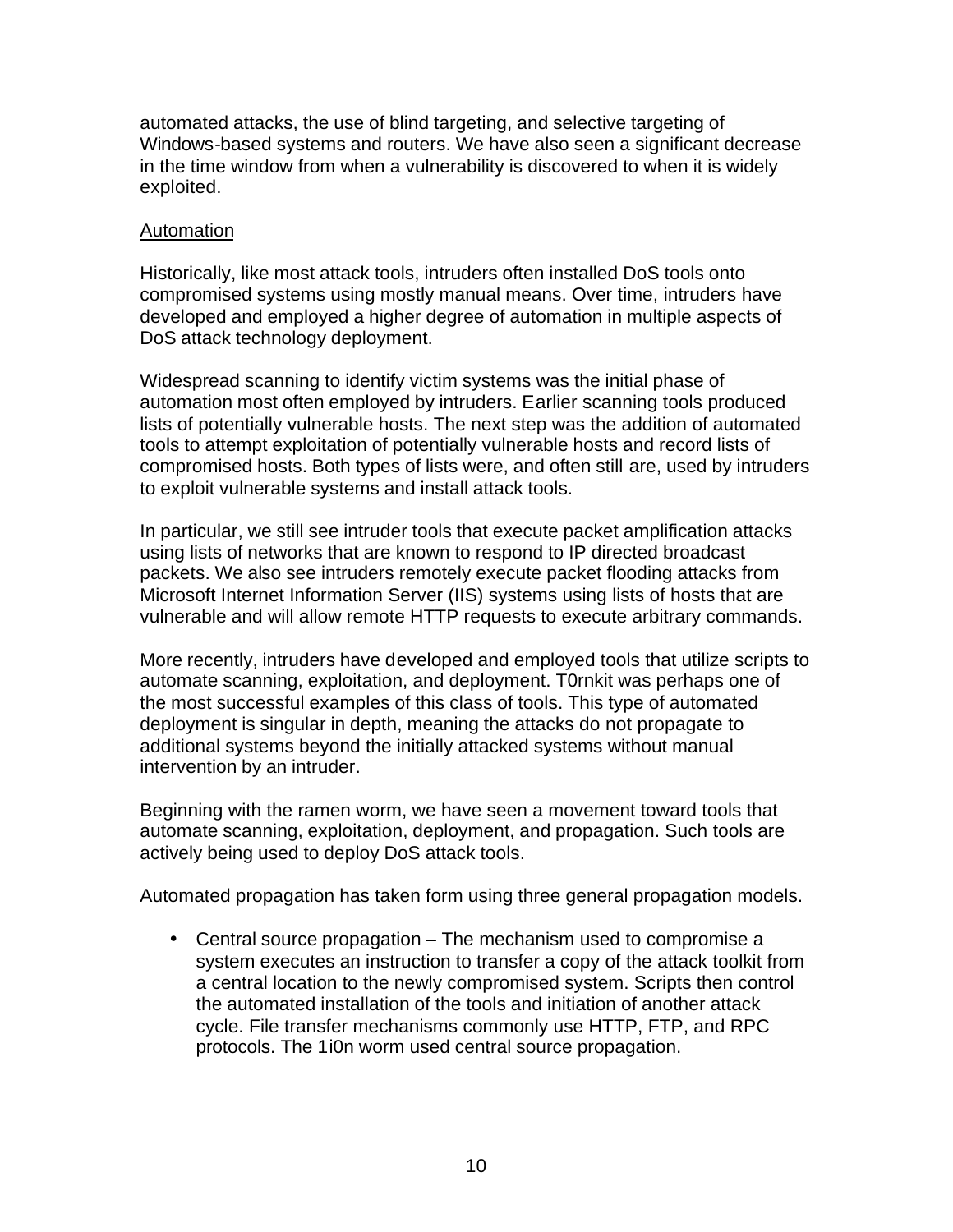

Figure 1 – Central source propagation

• Back-chaining propagation– The mechanism used to compromise a system executes an instruction to transfer a copy of the attack toolkit from the attacking host. For this to work, the attack tools on the attacking host include some method to accept a connection from and send a file to the victim host. We have seen simple port listeners that copy file contents across the network, full intruder-installed web servers, and the TFTP protocol used to support the back-channel file copy. The advantage of back-chaining propagation is it is more survivable than central source propagation; there is no single point of failure. The ramen worm used back-chaining propagation.



Figure 2 – Back-chaining propagation

• Autonomous propagation – Code Red, and the Morris worm of 1988 before it, are examples of autonomous propagation. The exploitation method includes injection of attack instructions directly into the processing of the victim host, causing the attack cycle to initiate again without any file retrieval from an external source.



Figure 3 – Autonomous propagation

We have intentionally excluded the various email attachment "worms" from these models because they generally require some degree of human interaction to cause an attack cycle to initiate. We have seen such attacks grow in sophistication in terms of what the email attachment is capable of doing once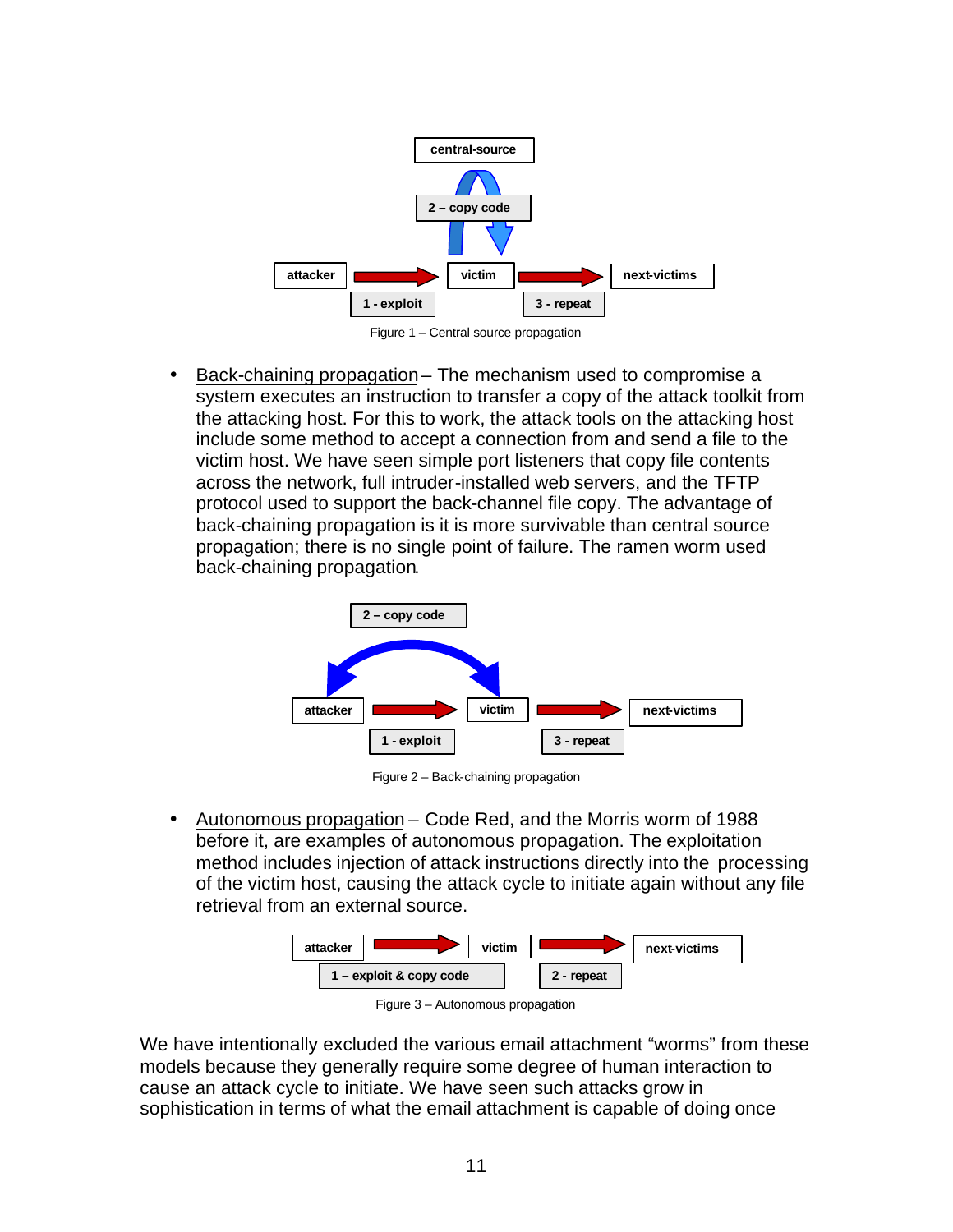executed, but the basic nature of the attack itself is still largely a social engineering attack and does not represent an area of significant technological advancement. Having said that, previous and recent successes of such attacks have demonstrated that security policies should not discount the effectiveness and threat posed by email attachment attacks in general. The potential certainly exists for such social engineering attacks to be used to deploy DoS tools on a widespread basis, but we have yet to see such a method develop into a realworld trend.

### Windows-based Attack Targets

Automated attacks have historically targeted and leveraged vulnerabilities in unix-based operating systems, both professionally and end-user administered. Widespread attacks on Windows-based systems have historically employed some degree of social engineering to be successful. But more recently we've seen an increase in the use of Windows-based operating systems, related vulnerabilities, and end-users being targeted for remote exploitation of vulnerabilities and the deployment of DoS tools. We will discuss this trend based on two elements: blind targeting and selective targeting.

Recent self-propagating worms such as Code Red, Code Red II, and Nimda have used a blind targeting model, where target selection has been largely random with, at most, an emphasis on local or neighboring network block selection. These types of tools carry forward the basic random number generation algorithms used by many earlier widespread scanning and exploitation tools and are now actively being used against both unix-based and Windows-based systems.

Blind targeting attacks are usually highly automated and involve little human interaction during the execution of the attack. They also tend to be highly vulnerability-specific, often targeting systems that are vulnerable to one or a small number of particular exploitations. As such, the operating system platform or type of software on a system, which influences the presence of potentially exploitable vulnerabilities, often dictates a subset of Internet connected systems which can potentially fall victim to attacks. Other criteria are less central to the design and success of attacks based on blind targeting.

Attacks based on selective targeting may or may not incorporate high degrees of automation and vulnerability-specificity. Selective targeting is generally based on using some criteria other than the target operating system or potentially exploitable vulnerabilities to select a target or target sector for attack. Early DDoS tools, for example, were installed on carefully selected unix-based hosts. Systems were often manually tested for network connectivity, regular levels of network traffic, and available bandwidth before being used as handlers or agents in a DDoS network.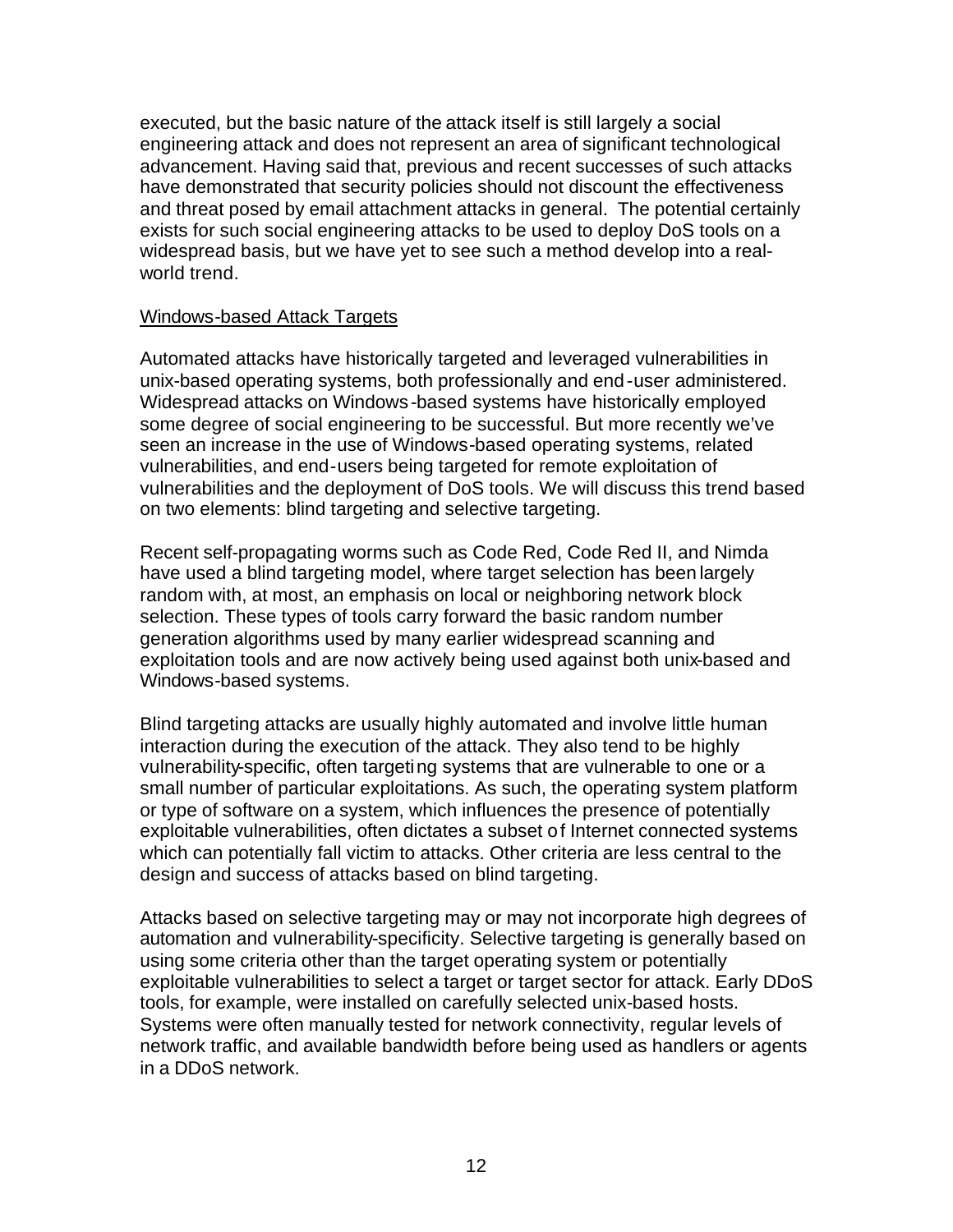Today, intruder deployment efforts tend to pay less attention to target selection criteria. However, we have seen a trend toward Windows end-users being increasingly targeted both blindly and selectively. Through the typical model of intruder code re-use and evolutionary development, the intruder tools that target Windows systems have matured to the point where more advanced exploit technology for Windows-related vulnerabilities is enabling a wider array of Windows-based intruder tools.

There is a perception that Windows end-users are generally less technically sophisticated, less security conscious, and less likely to be protected against or prepared to respond to attacks than various other Internet populations such as professional system and network administrators. It is not our goal to prove a degree of truth to that perception, but we do take the liberty of asserting enough truth to the perception to provide a potential reason for the effectiveness of intruders specifically targeting Windows end-users.

In some cases, large populations of Windows end-users are relatively easy to identify. For example, it is not difficult to identify network block ranges for Internet Service Providers with known, large Windows end-user populations. Based on reports we have received, intruders are leveraging easily identifiable network blocks to selectively target and exploit Windows end-user systems.

Because of the increased targeting of Windows end-users, the CERT /CC published a tech tip entitled "Home Network Security" in July of 2001, and issued a related CERT® Advisory to raise awareness.

Home Network Security http://www.cert.org/tech\_tips/home\_networks.html

CERT® Advisory CA-2001-20 Continuing Threats to Home Users http://www.cert.org/advisories/CA-2001-20.html

One common piece of advice to Windows end-users is to use personal firewall technology, either software or hardware-based, to protect their systems from external attack. It is important to note that technologies such as virtual private networks (VPN) may enable personal firewall technologies to be entirely bypassed by intruders. For example, end-users connected to America Online (AOL) over a DSL or cable modem connection may be assigned an IP address from an AOL network block in addition to the IP address obtained as a result of the DSL or cable modem connection. Traffic to the AOL-assigned address may be routed across a VPN to the end-user system in a way that may bypass some personal firewall technology, enabling intruders to remotely exploit vulnerabilities or misconfigurations such as unprotected file shares. We use AOL as an example due to its known, large Windows end-user population and it's wellknown network block ranges, and have recorded incidents of Code Red and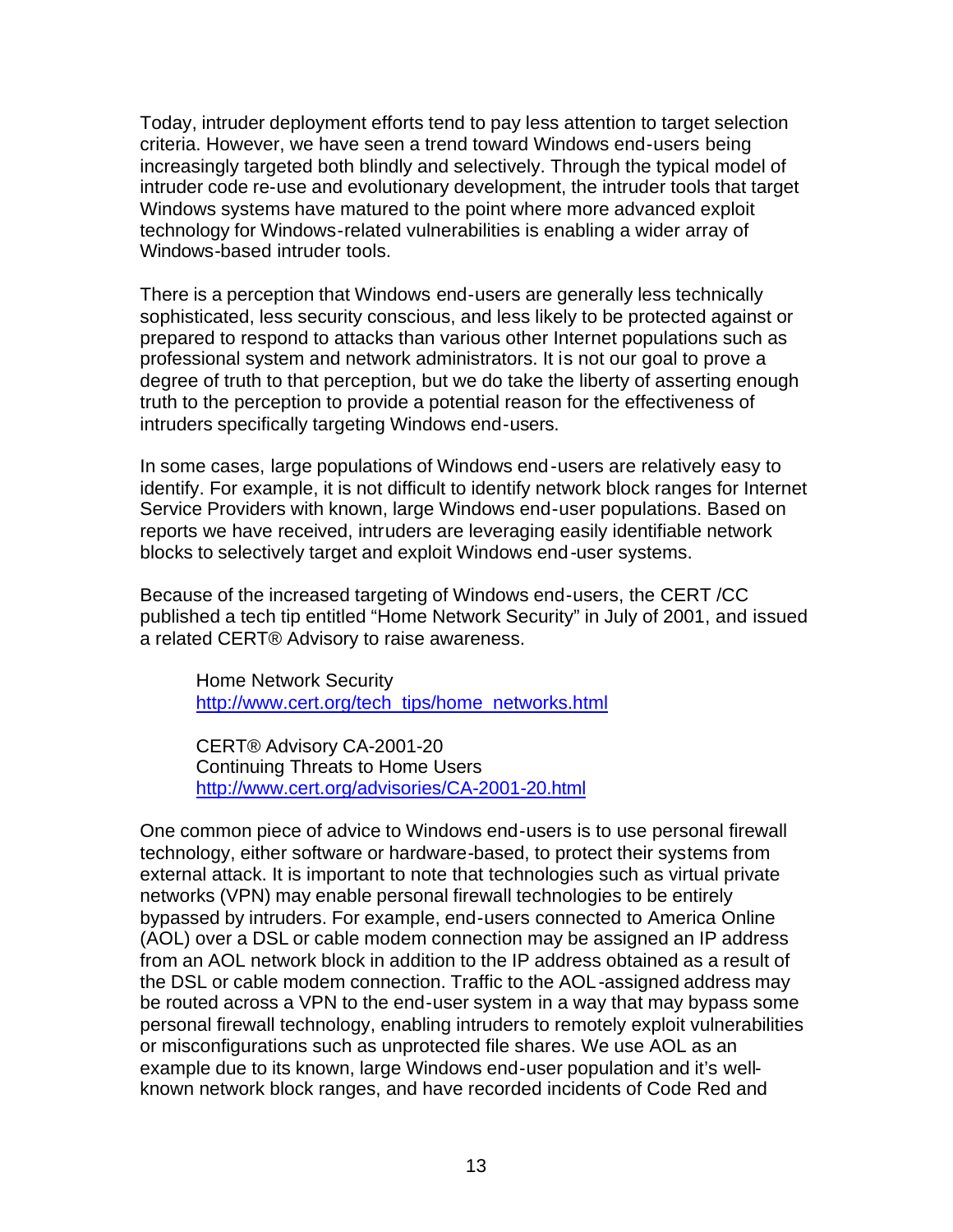Nimda propagation impacting AOL-connected hosts via VPN addressing. Other implementations of VPN technology, such as those deployed to provide enterprise or campus remote access, are also subject to remote attack that may bypass personal firewall technology. The security policy of the controlling end of the VPN will dictate the exposure of the VPN client system. In the case of an ISP, the security policy typically allows most all traffic to pass to the client, which is a point end-users should consider when protecting their systems.

## Selective Targeting of Routers

One of the most recent and disturbing trends we have seen is an increase in intruder compromise and use of routers. We have received reports of intruders using vendor-supplied default passwords on poorly configured and deployed routers to gain unauthorized access to and control of routers. Several publicly available documents are available to provide novice intruders with a set of basic advice and commands to execute after compromising a router in order to modify the router's configuration. Reports indicate routers are being used by intruders as platforms for scanning activity, as proxy points for obfuscating connections to IRC networks, and as launch points for packet flooding DoS attacks.

Routers make attractive targets for intruders because they are generally more a part of the network infrastructure than computer systems and thus may be "safer" in the face of attacks from rival intruders. Additionally, routers are often less protected by security policy and monitoring technology than computer systems, enabling intruders to operate with less chance of being discovered.

Of extreme concern is the potential of routers being used for DoS attacks based on direct attacks against the routing protocols that interconnect the networks comprising the Internet. We believe this to be an imminent and real threat with a potentially high impact. Routing protocol attacks are being actively discussed in some intruder circles and have become agenda items at public conferences such as DefCon and Black Hat Briefings.

## Time-To-Exploit Is Shrinking

Exacerbating the sophistication of attacks and the abundance and susceptibility of targets is a shrinking time-to-exploit. The window of opportunity between vulnerability discovery and widespread exploitation, when security fixes or workarounds can be applied to protect systems, is narrowing. This is, in part, due to the large existing code-base of attack tools than can be used to develop new tools as exploits are written for newly discovered vulnerabilities. Another element causing this trend is a trend toward non-disclosure within intruder communities. Rival groups will often keep new exploits and attack tools private to gain some advantage over other rival groups. Tools that are exposed to outside groups often become obsolete through competitive analysis and are quickly modified, making the lifetime of many attack tools very short. Anti-forensics techniques are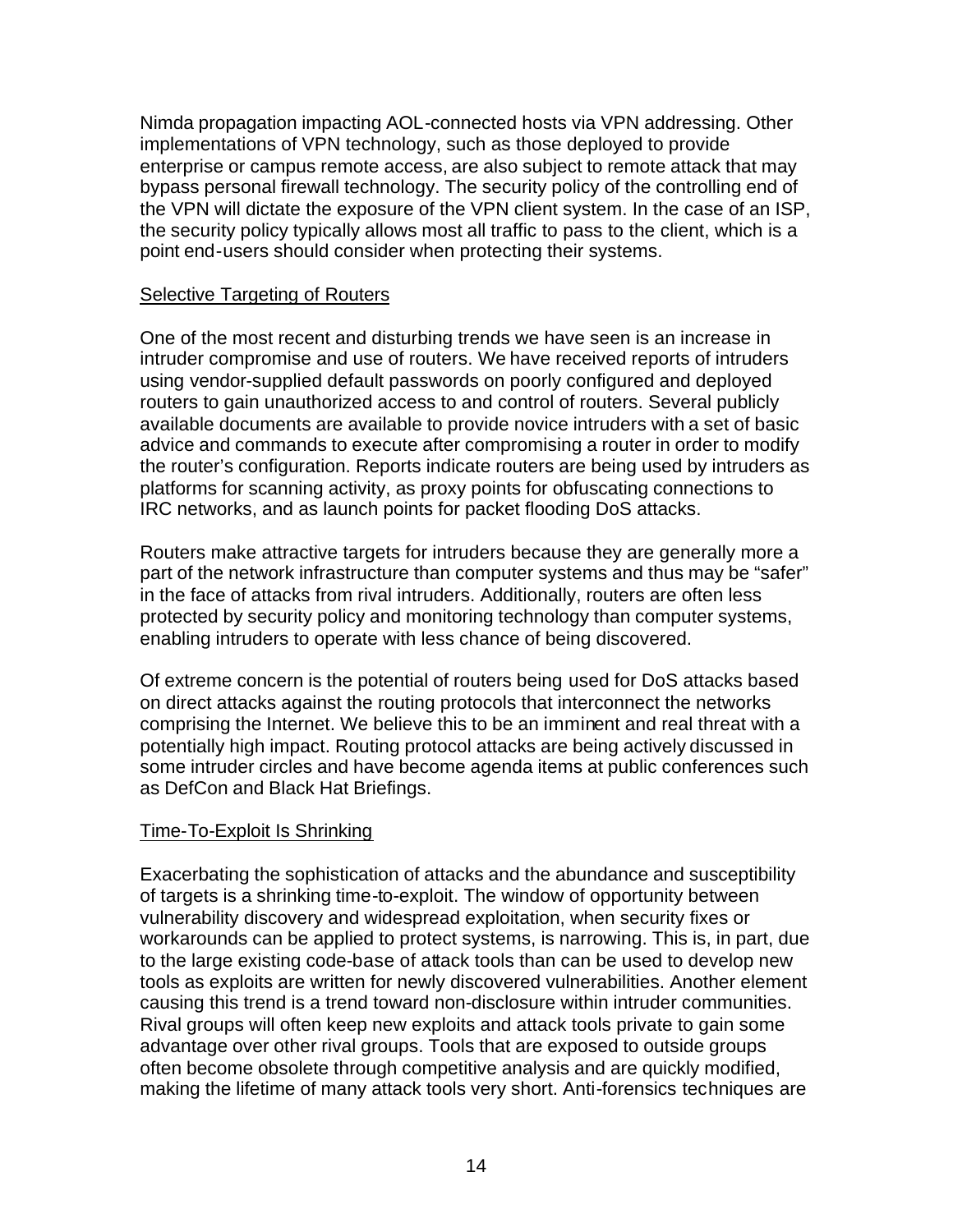now commonly employed in the design of intruder tools in an attempt to increase the lifetime of the tools by limiting the ability of others to determine the function of and defense against an attack tool. Thus, when public awareness of an exploit method or attack tool does rise, the method or tool is often already in some degree of widespread use.

## **Use**

As previously mentioned, we continue to see DoS attacks launched using older single source and multiple source attack tools. However, we have seen some notable trends emerge in the development and use of DoS tools by intruders.

## Control Channels

The early DDoS attack tools used networks of intruder controlled handlers that were used to send attack commands to an array of agents. The agents would then launch packet flooding attacks against victim sites. The communication channels between the intruder and the handler were generally such that the handler would listen for connections from the intruder and accept commands across the network. Likewise, the communication channels between the handler and the agents generally involved two communication channels. The handlers would listen for packets from the agents to allow the agents to register their IP address with the handlers. The agents then listen for commands from the handler. Communication channels were typically assigned to fixed and nonstandard service port numbers.

For example, the trinoo DDoS tool used the following service ports for communications:

intruder  $\rightarrow$  handler; destination port 27665/tcp

handler  $\rightarrow$  agents; destination port 27444/udp

agents  $\rightarrow$  handlers; destination port 31335/udp

Other tools, such as Stacheldraht, incorporated encryption technology into the communications channels in an attempt to better conceal the DDoS attack network.

The early design of DDoS network tools caused DDoS networks to be relatively easy to identify and disrupt. The agents had to maintain a list of one or more handlers, usually done via hard coded IP address lists, and send packets to register themselves with the handlers. Thus, intercepting an agent typically led to identification of the handler. The handlers had to maintain a list of agents to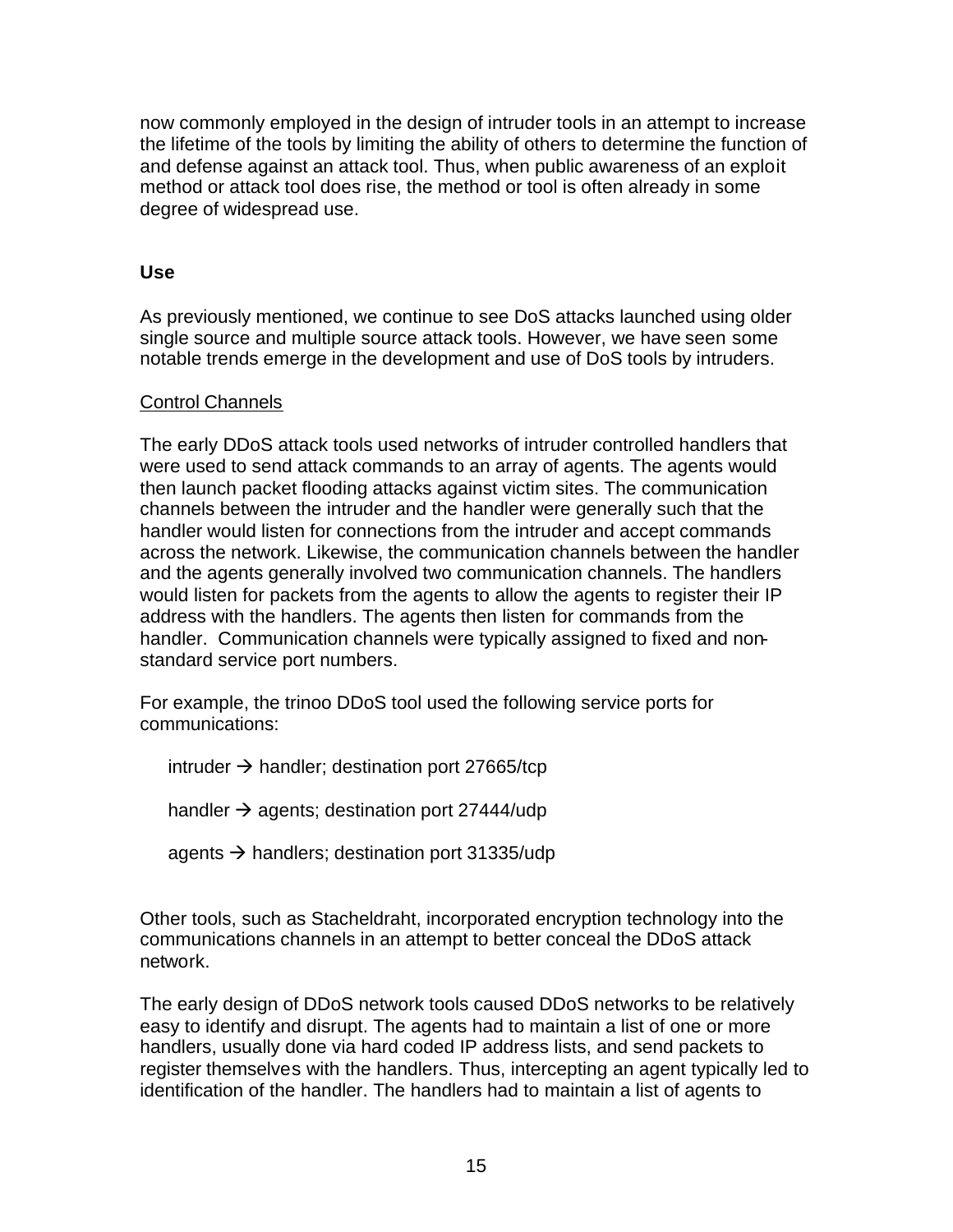contact for attack initiation, so discovery of a handler usually led to identification and disruption of an entire DDoS network. Because handlers and agents typically listened for connections, it was possible to use network scanners to locate and identify handlers and agents. Also, the custom communications protocols used between the intruder and the handler, and the handler and the agent, were relatively easy to identify using network monitoring tools such as Intrusion Detection Systems (IDS).

The deficiencies in older DDoS tool design perhaps contributed to them not being widely used to actually execute DoS attacks. Deployment of these types of DDoS networks is time consuming, even with automated deployment techniques, and discovery of a single node often led to the demise of the entire attack network. As a result, we have observed more deployment activity than actual use of such DDoS attack tools.

Recently, we've seen an increase in intruder use of Internet Relay Chat (IRC) protocols and networks as the communications backbone for DDoS networks. The use of IRC essentially replaces the function of a handler in older DDoS network models. IRC-based DDoS networks are sometimes referred to as "botnets," referring to the concept of "bots" on IRC networks being softwaredriven participants rather than human participants.

The use of IRC networks and protocols makes it more difficult to identify DDoS networks. IRC networks and protocols allow DDoS agents placed on compromised systems to establish outbound connections to a standard service port (e.g., 6667/tcp) used by a legitimate network service. Agent communications to the control point may not be easily discernable from other legitimate network traffic. And, the agents do not incorporate a listening port that is easily detectable with network scanners. An intruder can establish a connection to the IRC server, again using legitimate communications channels, to control an array of DDoS agents. Security policies that control outbound access to standard IRC-related ports (e.g., 6660/tcp through 6669/tcp) may be able to detect and prevent unauthorized connections, but the popularity of IRC services, especially among end-user populations, means that such access controls are not widely implemented in security policies.

IRC networks and protocols also offer greater survivability for DDoS network use. The IRC server tracks the addresses for connected agents and facilitates communication between the intruder and the agents. The need for custom protocols and local tracking of agents is eliminated. Thus, discovery of a single agent may lead no further than the identification of one or more IRC servers and channel names used by the DDoS network. From there, identification of the DDoS network depends on the ability to track agents currently connected to the IRC server.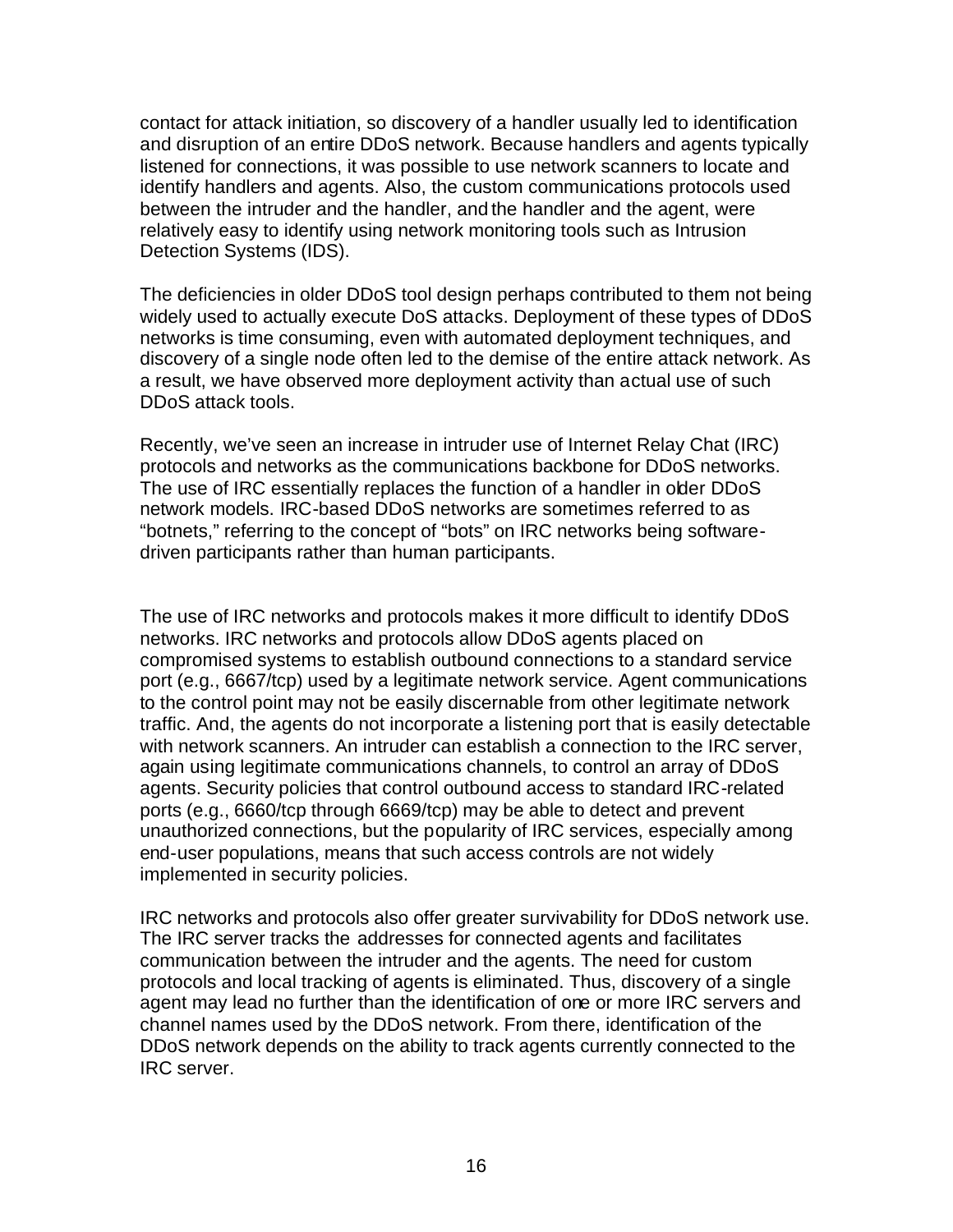For public IRC networks, such as Efnet, Undernet, or DALnet, removing an IRC server to disable a DDoS network is not a realistic option. Thus, use of public IRC networks has the advantage of providing a more stable communications infrastructure for DDoS networks. On the other hand, public IRC networks do, to some degree, expose DDoS networks and agent locations to external identification by security teams who are able to respond in some capacity. So, intruders are also using private IRC servers to serve as the communications backbone for DDoS networks.

In some cases, we have seen use of bogus domain names registered and deployed explicitly to serve as a mechanism to direct agent connection points back to IRC servers. Such domain names have been seen registered using obviously false contact information in the public WHOIS databases. These "floating" domain names enable intruders to control agent connection points by reconfiguring the A record for a DNS name.

Some IRC-based DDoS agents also include the capability for an intruder to move the agent connection point by issuing a command to the agents. In other words, remote reconfiguration is being built into DDoS agents to aid intruder management of the DDoS networks. Regardless of that ability, it is trivial for intruders to alter the connection point in agent code and quickly redeploy DDoS agents that connect to a different IRC control point. As such, IRC-based DDoS networks tend to be largely compromised of expendable agents, that when discovered, do not compromise or greatly impact the effectiveness of the DDoS network.

## Executing DoS Attacks

We have seen little change in the nature of the targets of DoS attacks. The Internet community, ranging from individual end-users to the largest organizations, continues to experience DoS attacks. What we have seen is a steady increase in the ability for intruders to easily deploy large DDoS attack networks. In the race of available consumable resources versus the ability to consume those resources, today's DDoS networks continue to outpace available bandwidth in most cases.

Where packet filtering or rate limiting can be effective to control the impact of some types of DoS attacks, intruders are beginning to more often use legitimate, or expected, protocols and services as the vehicle for packet streams. Doing so makes filtering or rate limiting based on anomalous packets more difficult. In fact, filtering or rate limiting an attack that is using a legitimate and expected type of traffic may in fact complete the intruder's task by causing legitimate services to be denied.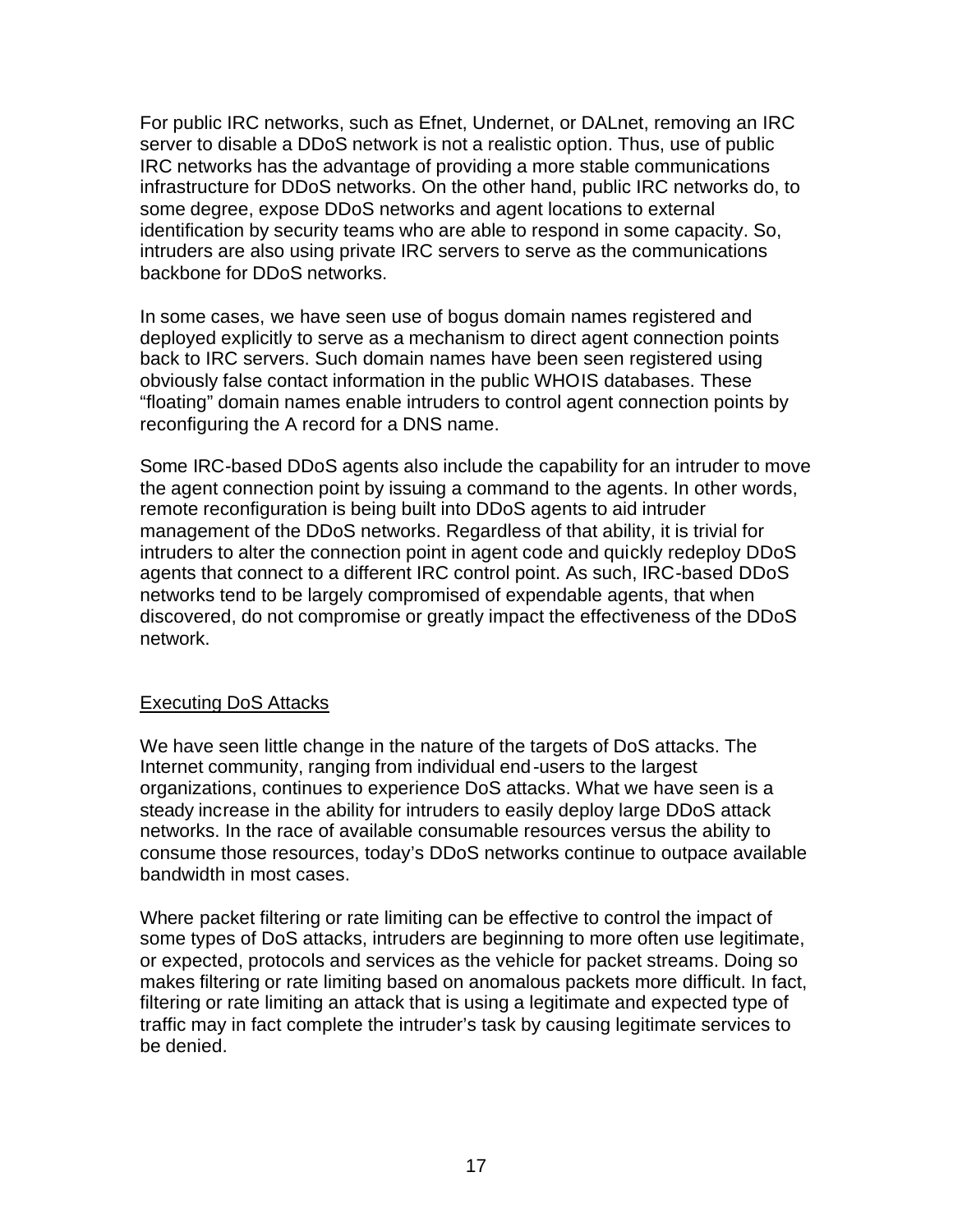Although it is still used, we have noticed less emphasis on source IP address spoofing in DoS attacks. With highly distributed attack sources, that many times cross several autonomous system (AS) boundaries, the number of hosts involved as sources of an attack can be simply overwhelming and very difficult to address in response. Source IP address spoofing simply isn't a requirement to obfuscate large numbers of attack sources and enable the attacking party to avoid accountability for the attack.

## **Impact**

## Increased Blast Zone

In general, the impact of DoS attacks depends on the ability of the attack to consume available resources. As we've previously mentioned, today's attack methods and tools place even the most abundant resources in range for disruption. What we have seen is an increase in collateral damage, that is, damage not directly associated with the consumption of the target resource or resources.

For example, the adoption of security monitoring technology, or even basic service activity logging, causes a good deal of log information to be created on the typical network. We are aware of instances where large increases in activity related to security events such as Code Red or Nimda have created problems for backup systems due to sudden increases in log file volumes.

There are many Internet sites that interconnect with other networks, typically upstream networks, based on the provisioning of measured use circuits. That is, the cost of the bandwidth is to some degree based on how much bandwidth is actually used. DoS attacks and large increases in traffic as a result of security events can have direct financial impact by causing traffic levels and circuit costs to be raised.

Consolidation and outsourcing of hosted services has led to DoS attacks against a single element of a hosting infrastructure impacting multiple elements. For example, an attack against one website within a server farm has been known to impact many other websites by virtue of their network proximity to the attack target.

## When Deployment Becomes the Attack

Very recent security events such as Code Red, Code Red II, and Nimda have demonstrated that the deployment phase of a highly automated attack tool can itself become a broad DoS attack against many parts of the global Internet. The scanning and propagation activity itself does not present a large problem. And in the instance of Code Red, the intended DoS attack was subverted. Collateral damage seemed to be the majority of the problem. In addition to the collateral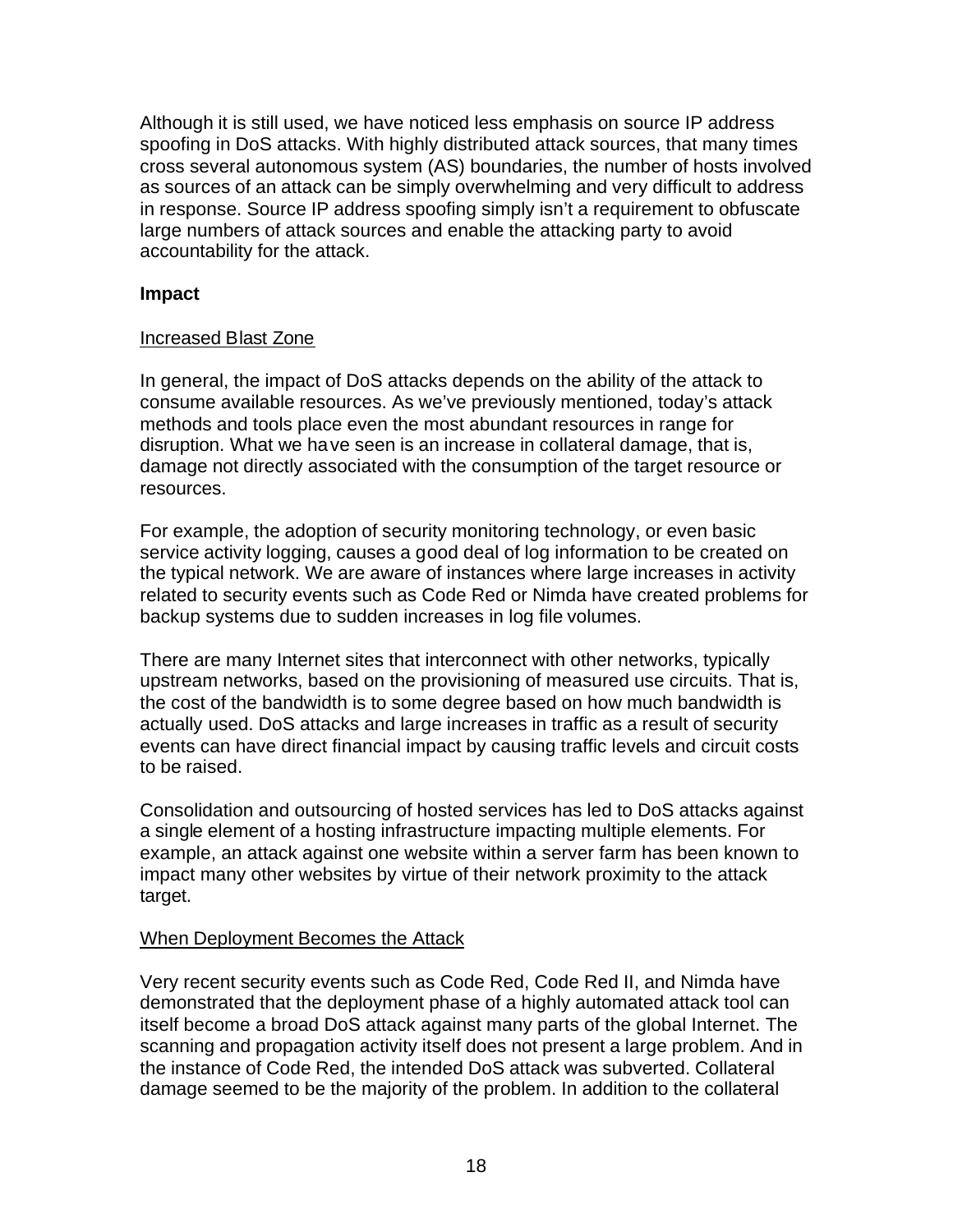damage issues previously discussed, networks with relatively high numbers of infected and active sources quickly became saturated due to address resolution protocol (ARP) storms caused by the worms' rapid scanning activity. This in itself caused locally isolated denials of service. There were also various networked devices such as printers and DSL modems that were unexpectedly impacted by Code Red and Nimda. In other cases, reactions to news of the widespread propagation of these worms caused some Internet sites to simply disconnect from the Internet entirely. This in effect achieves a DoS attack against those who chose to protect internal resources at the expense of Internet connectivity.

## **5 Summary**

At the core, the problem of denial of service on the Internet has not significantly changed in recent years. Network resources remain limited and susceptible to consumption attacks, and systems still contain vulnerabilities, new and old, that either remain un-patched or are patched in a less than timely manner. Vendors continue to produce technology products that contain exploitable security vulnerabilities. Consumers continue to deploy technology products that contain security vulnerabilities, are misconfigured such that compromise is possible, or are simply insecurely managed. The CERT/CC continues to record vulnerability and exploit lifecycles lasting two to three years despite security community and vendor efforts to raise awareness of serious security issues. The end result is there are still plenty of vulnerable systems on the Internet that can be used as launch points for DoS attacks.

DoS attack payloads have changed little since 1999. Most bandwidth DoS attack tools employ well-known, and well-used, types of packet streams to achieve their goals. There is really little incentive for intruders to improve on old DoS flooding algorithms because the old attack methods still work quite well. At an extreme, the types of packet streams which can exist is limited because there are a limited number of permutations in packet parameters that exhibit unique attack characteristics and most combinations have been tried.

What is changing, however, is the state of intruder tool deployment technology and methods, the design and control of DDoS networks, and the impact of DoS attacks.

Automation technology has enabled self-propagating worms to become common. We have seen an increase in the number of highly automated and vulnerabilityspecific attacks based on blind targeting. Selective targeting has shifted to place Windows end-users and, more significantly, the routing infrastructure of the Internet at greater risk.

While we still see the occasional deployment and use of older, more traditional DDoS attack networks, intruders are moving toward the use of IRC networks and